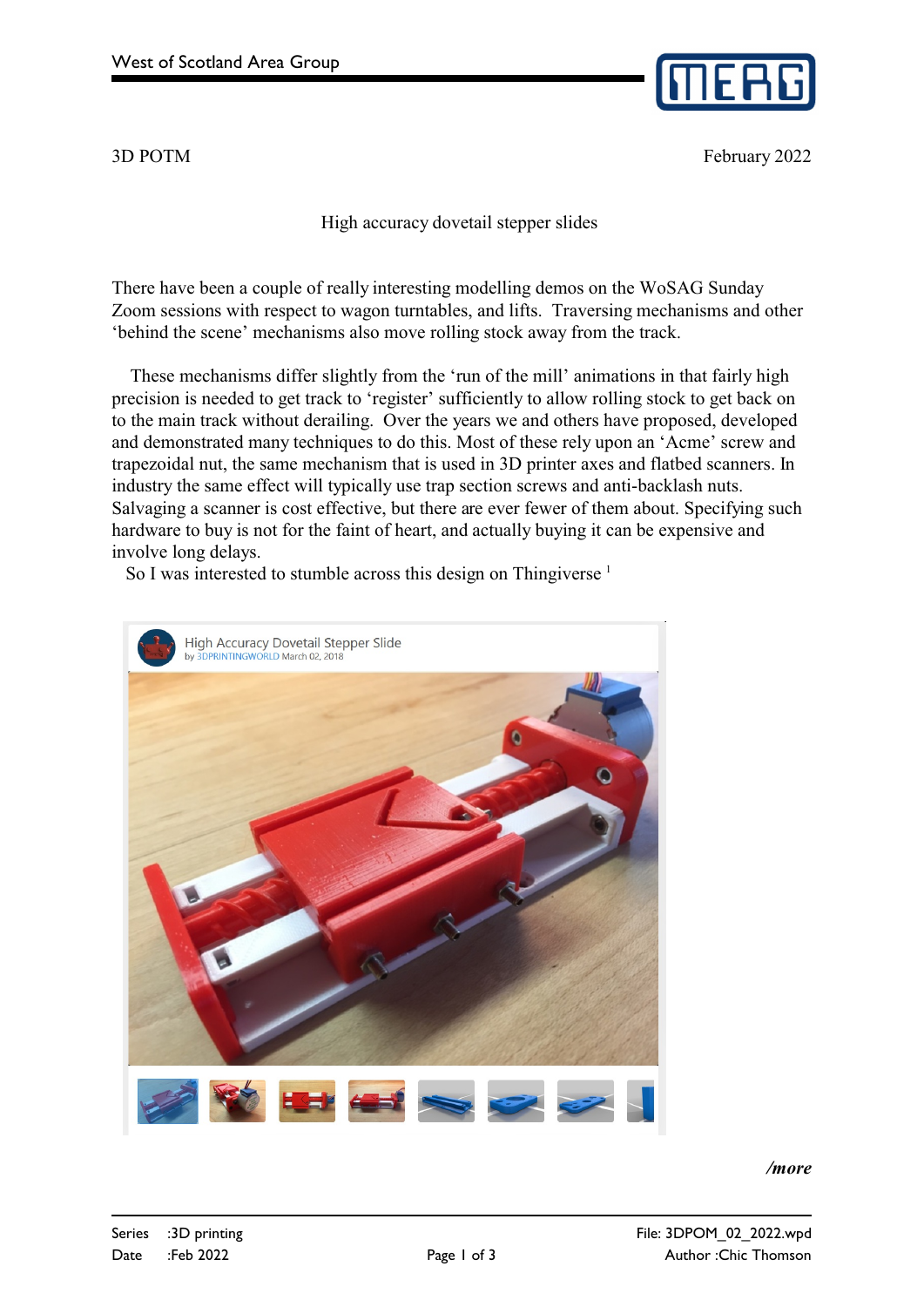

Everything is 3D printed, except for a few nuts and machine screws. The motor is the very common (and cheap \$2!) one that is supplied with nearly all Arduino starter kits. Being a STL it can be scaled up or down to suit our needs.

 The strange diagonal 'slash' along the top of the carriage is to allow flex in the plastic to be used to compensate for backlash. Backlash is that phenomenon where a mechanism moves in one one direction and is stopped or reversed, the motor needs to move a tiny amount before the mechanism does. It's because of the gap between the screw and the nut. If the gap is too big it gets 'sloppy' with lots of backlash, If it's too small then the gear 'binds' or is hard to turn. The adjustment screw on the side of the carriage lets the user adjust out the backlash to suit their needs.

 The design is now at least four years old and there have been many modifications, improvements, remixes and mashups. Search "dovetail stepper slide" on thingiverse to see some of the variations